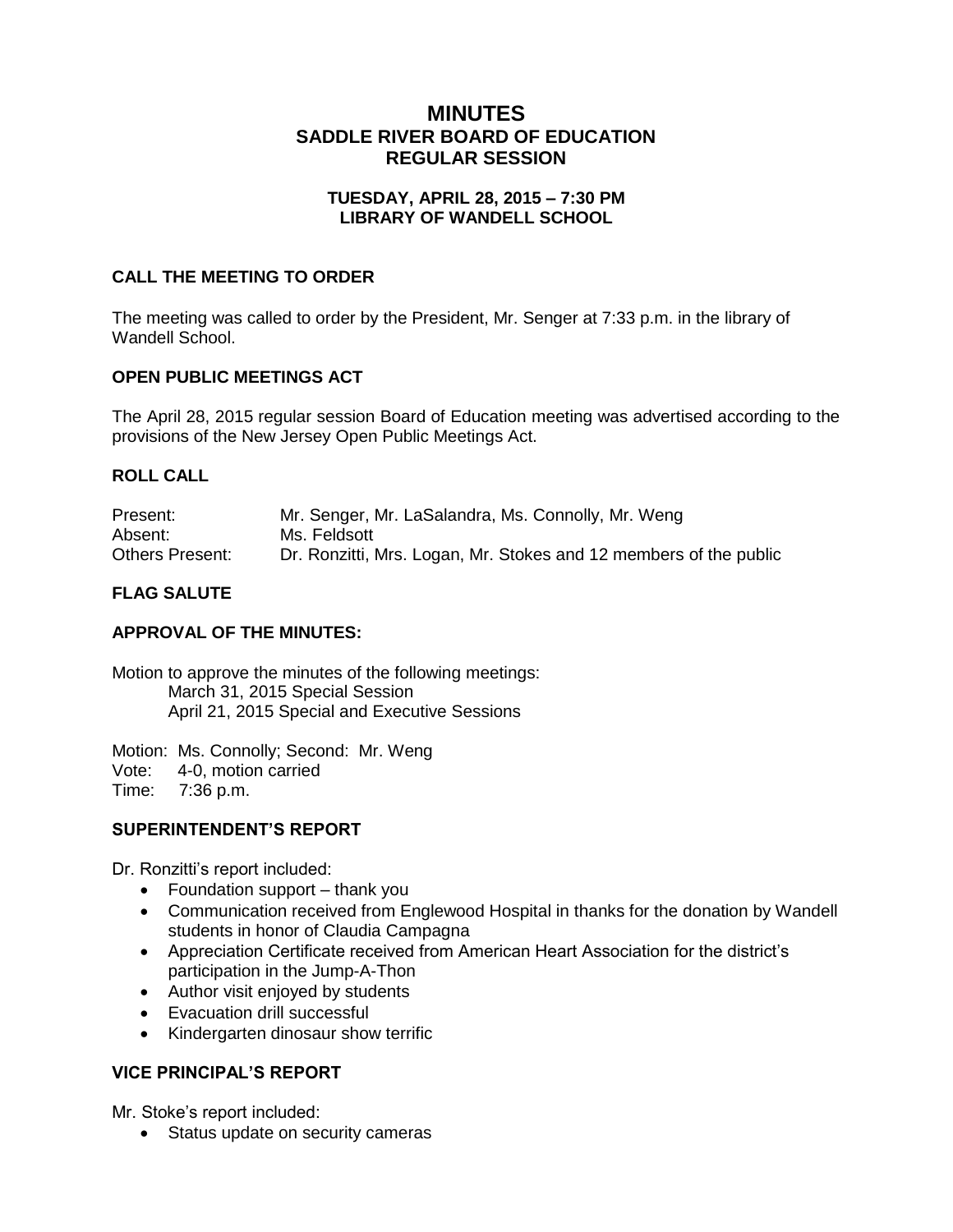- Standardized testing –PARCC round 2 approaching, other standardized tests also this year
- $\bullet$  Visits by Wandell 5<sup>th</sup> graders with Dater School students in preparation for middle school
- $\bullet$  5<sup>th</sup> grade moving up ceremony June 22, 2015
- Susan Zabransky Hughes Memorial Run
- Donations from Home & School Association, Shamansky Family

## **PUBLIC HEARING ON THE 2015-2016 BUDGET**

Powerpoint presentation was delivered by Dr. Ronzitti. Public comments focused on special education costs.

#### **BUSINESS ADMINISTRATOR'S REPORT**

No report

## **BOARD PRESIDENT'S REPORT**

No report

# **MEETING OPEN TO THE PUBLIC FOR DISCUSSION OF AGENDA ITEMS ONLY**

No comments

# **AGENDA ITEMS AS PER ATTACHED**

## **COMMITTEE REPORTS**

- 1. Finance/Budget Committee no report
- 2. Board Communications Committee no report
- 3. Technology Committee Lisa Kilgallen reported on replacement of equipment
- 4. Curriculum Committee should be meeting by end of school year
- 5. Renovation Committee moving forward on HVAC project
- 6. Wandell School Recreation Committee possible donation toward field day
- 7. Liaisons: Ramsey Board of Education no report
	- Northern Highlands Board of Education new superintendent hired
- 8. Home and School Association meeting next Wednesday
- 9. New Jersey School Boards Association/NJSBA Legislative Committee next meeting June 5, 2015
- 10. Policy Committee no report
- 11. Health, Well-being, Safety and Transportation Committee no report
- 12. Liaison to Mayor and Council borough budget, security cameras
- 13. Negotiations Committee met today, negotiations continue

## **COMMENTS BY THE PUBLIC ON NON-AGENDA ITEMS**

Public comments addressed curriculum and library access. SREA representatives read a statement regarding the use of PARCC in teacher evaluations.

## **MOTION TO ENTER EXECUTIVE SESSION**

WHEREAS Section 8 of the Open Public Meetings Act, Chapter 231, PL 1975, permits the exclusion of the public from a meeting in certain circumstances and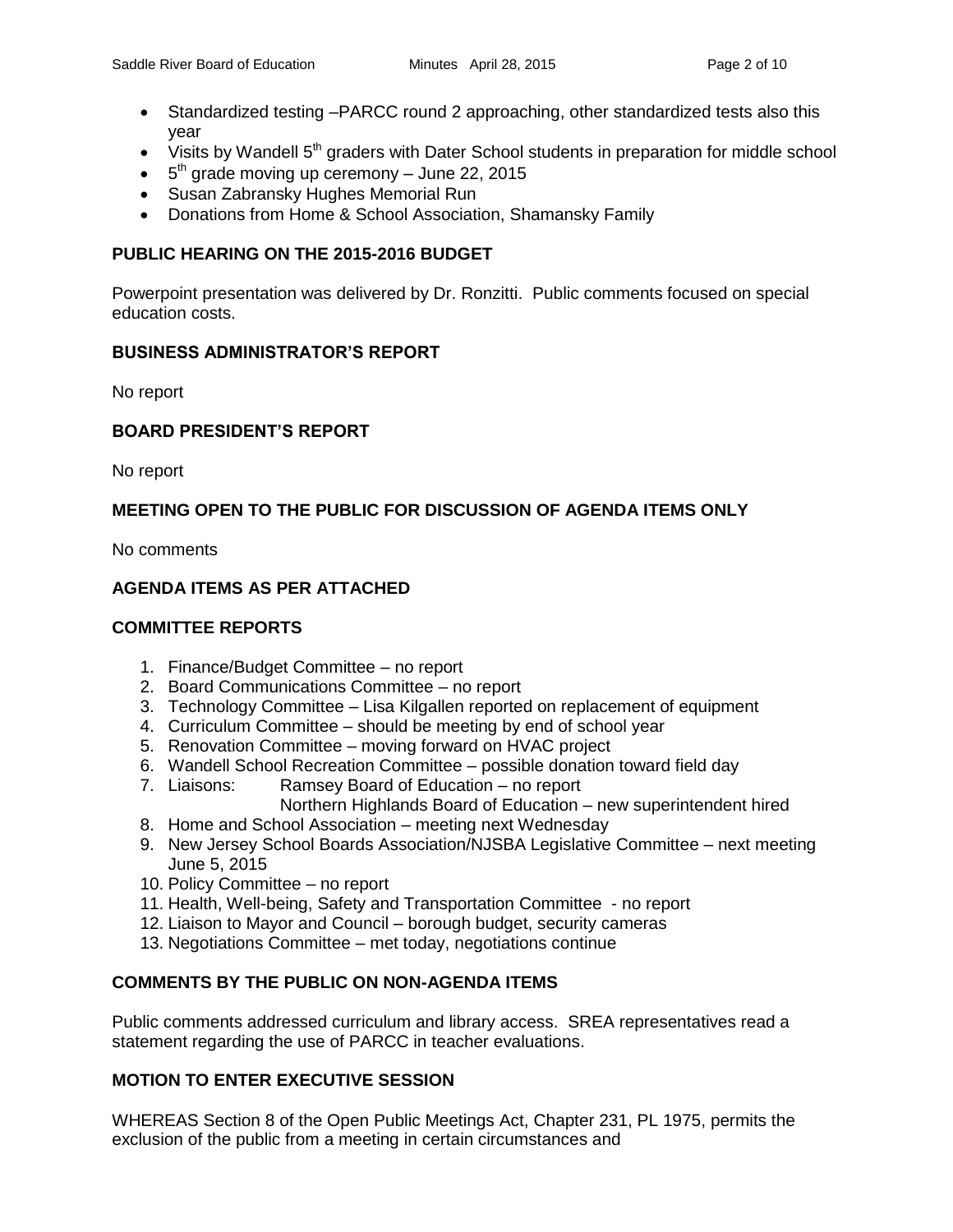WHEREAS the Board is of the opinion that such circumstances presently exist

BE IT RESOLVED by the Saddle River Board of Education that:

 The public shall be excluded from discussion of the hereinafter-specified subjects: The general nature of these subjects is: Legal Issues, Negotiations

It is anticipated at this time that the above-stated subject matters will be made public when the Board determines them to be no longer prejudicial or when the board takes formal action.

Motion: Mr. LaSalandra; Second: Ms. Connolly Vote: 4-0, motion carried<br>Time: 8:30 p.m.  $8:30$  p.m.

#### **MOTION TO ADJOURN EXECUTIVE SESSION AND MEETING**

Motion: Mr. Senger; Second: Ms. Connolly Vote: 3-0, motion carried Time: 9:40 p.m.

Respectfully submitted,

Donna M. Logan Board Secretary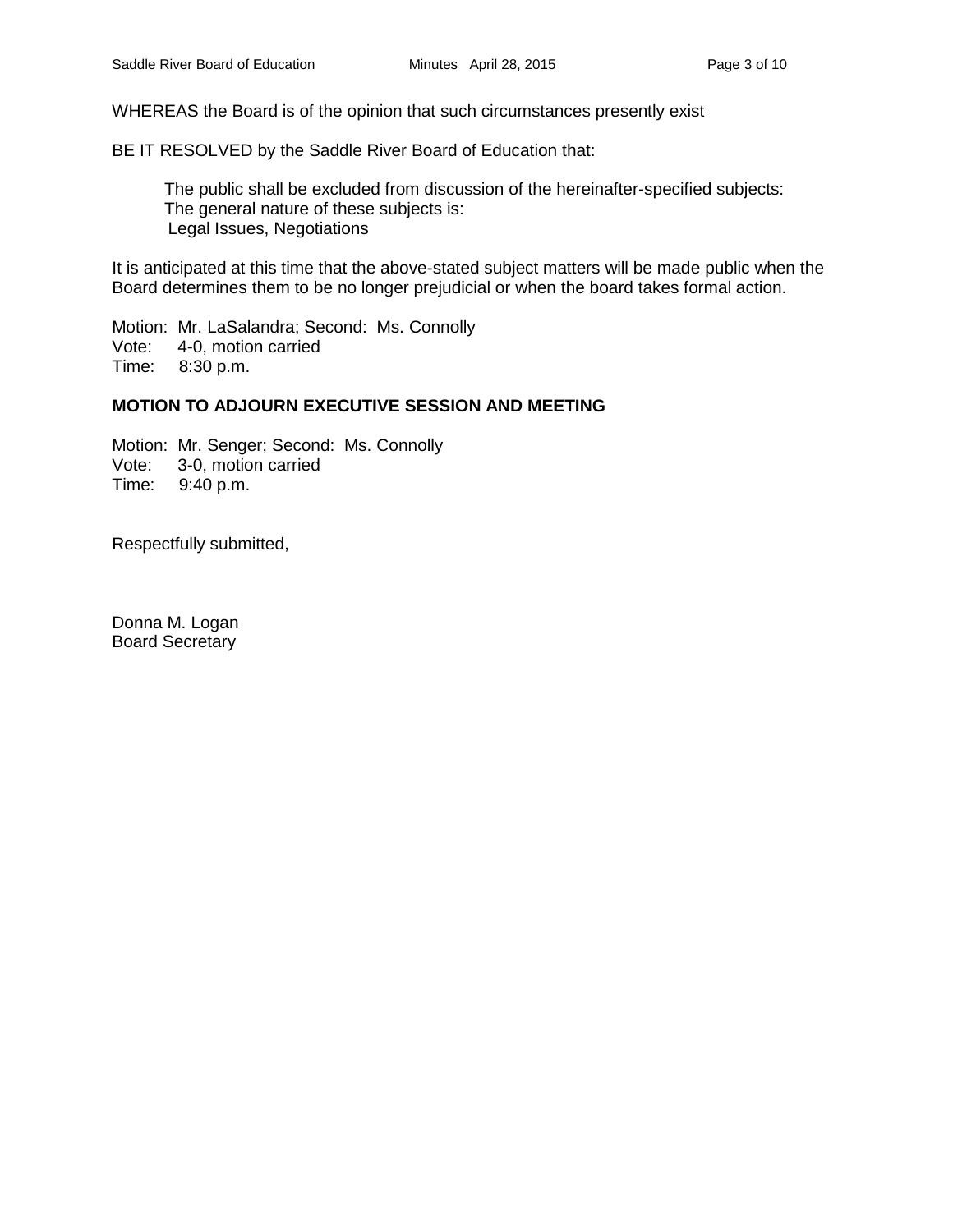#### **SADDLE RIVER BOARD OF EDUCATION TUESDAY, APRIL 28, 2015 RESOLUTIONS – SUMMARY**

#### **ADMINISTRATION**

A-823 SECOND READING – SADDLE RIVER SCHOOL DISTRICT POLICY 6145.1/6145.2 A-824 NEGOTIATION COMMITTEE APPOINTMENTS A-825 ADVERTISE BID – HVAC PROJECT A-826 APPOINT INSURANCE BROKER

## **HUMAN RESOURCES**

HR-1148 HIRE SUBSTITUTE TEACHERS, AIDES AND/OR OFFICE WORKERS HR-1149 REVISION TO HR-1147 HIRE SUBSTITUTE CUSTODIAN HR-1150 APPROVE VOLUNTEER COACHES HR-1151 SUBSTITUTE NURSE RATE OF PAY HR-1152 AUTHORIZE SUPERINTENDENT TO FILL VACANCIES

## **EDUCATION**

E-782 APPROVE FIELD EXPERIENCE STUDENTS E-783 PHYSICAL THERAPIST – ADDITIONAL FUNDING E-784 MIDDLE SCHOOL LEVEL BASEBALL AND SOFTBALL

## **FINANCE**

F-2216 ADOPTION OF 2015-2016 DISTRICT BUDGET F-2217 PAYMENT OF BILLS – APRIL 2015 F-2218 SICK DAY/COMPENSATED ABSENCE PAYOUT – FRED PALUMBO F-2219 APPROPRIATION TRANSFERS – MARCH 2015 F-2220 LINE ITEM CERTIFICATION F-2221 BOARD SECRETARY REPORT – MARCH 2015 F-2222 TREASURER REPORT – MARCH 2015 F-2223 AGREEMENT – TREASURER'S AND BOARD SECRETARY'S REPORTS F-2224 ACCEPT DONATION – PATRICIA NAZZARO - BUDDY BENCH F-2225 ACCEPT DONATION – HOME AND SCHOOL ASSOCIATION F-2226 ACCEPT DONATION – SHAMANSKY FAMILY – OUTDOOR SITTING BENCH F-2227 ACCEPT DONATION – FOUNDATION - \$100,000 F-2228 SCHOOL NURSING STAFFING AGREEMENT F-2229 CURRICULA CONSULTANTS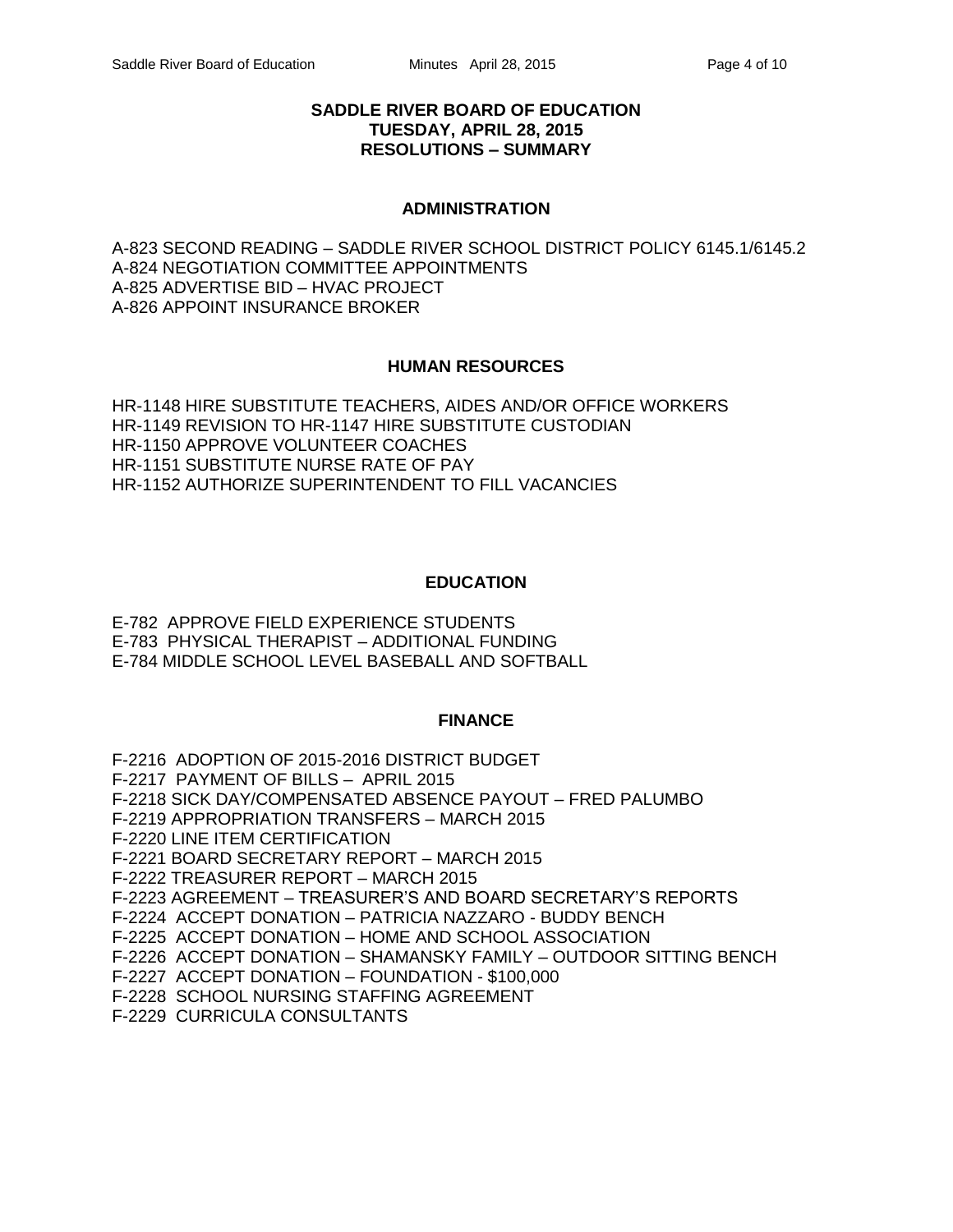# **ADMINISTRATION**

# **A-823 SECOND READING – SADDLE RIVER SCHOOL DISTRICT POLICY 6145.1/6145.2**

BE IT RESOLVED to approve the second reading of the attached Saddle River Board of Education policy numbered 6145.1/6145.2 entitled Intramural Competition/Interscholastic Competition.

## **A-824 NEGOTIATION COMMITTEE APPOINTMENTS**

Motion to approve the appointment of Ms. Feldsott & Ms. Connolly to the negotiation committee by the President of the Board.

# **A-825 ADVERTISE BID – HVAC PROJECT**

BE IT RESOLVED to authorize the business administrator/board secretary to advertise and accept bids for the HVAC project.

# **A-826 APPOINT INSURANCE BROKER**

BE IT RESOLVED that the Saddle River Board of Education designates Brown & Brown Metro as Insurance Agent for the Saddle River Board of Education, commencing on July 1, 2015 through June 30, 2016 for the following coverages:

- Package/Auto/Umbrella
- Crime
- School Board Legal
- Environmental
- CAP (School Leaders Errors & Omissions)
- Workers' Compensation
- Excess Workers' Compensation
- Travel Accident
- Cyber Liability
- Student Accident
- Employee Disability
- Public Official (Surety) Bonds

ALL ADMINISTRATION MOTIONS BUNDLED FOR SINGLE VOTE: Motion: Mr. Senger; Second: Mr. LaSalandra

Vote: 4-0, motion carried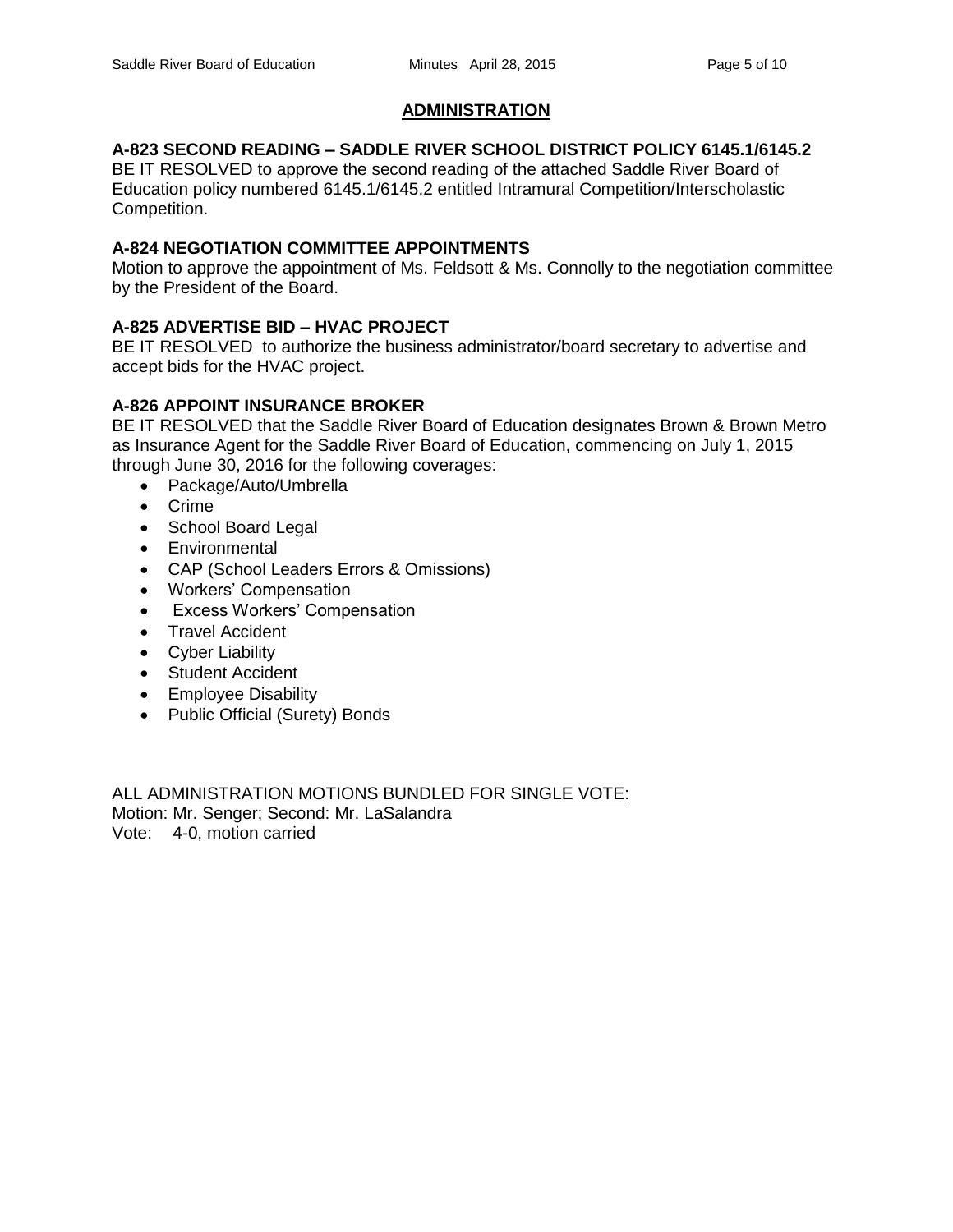# **HUMAN RESOURCES**

## **HR-1148 HIRE SUBSTITUTE TEACHERS, AIDES AND/OR OFFICE WORKERS**

BE IT RESOLVED, upon recommendation of the Superintendent, to hire the following individuals as substitute teachers, aides and/or office workers for the 2014-2015 school year: Racquel Bush

Madalyn Messina

#### **HR-1149 REVISION TO HR-1147 HIRE SUBSTITUTE CUSTODIAN**

BE IT RESOLVED, upon the recommendation of the Superintendent, to hire Mike Koeller (pending completion of criminal history background check) as substitute custodian.

#### **HR-1150 APPROVE VOLUNTEER COACHES**

BE IT RESOLVED, upon the recommendation of the Superintendent, to approve the following individuals as volunteer coaches for the spring 2015 season:

A.J. LaBarbiera (Baseball) Joe Castelano (Softball) Cecare Pontoriero (Softball)

#### **HR-1151 SUBSTITUTE NURSE RATE OF PAY**

BE IT RESOLVED, upon the recommendation of the Superintendent, to set the rate of pay for substitute school nurses at \$175 per day, effective May 1, 2015

#### **HR-1152 AUTHORIZE SUPERINTENDENT TO FILL VACANCIES**

BE IT RESOLVED, upon recommendation of the Superintendent, to authorize the Superintendent to post, advertise and hire to fill staff vacancies.

ALL HR MOTIONS BUNDLED FOR SINGLE VOTE:

Motion: Mr. LaSalandra; Second: Mr. Weng Roll Call Vote: TW: Yes JC: Yes JL: Yes HS: Yes motion carried 4-0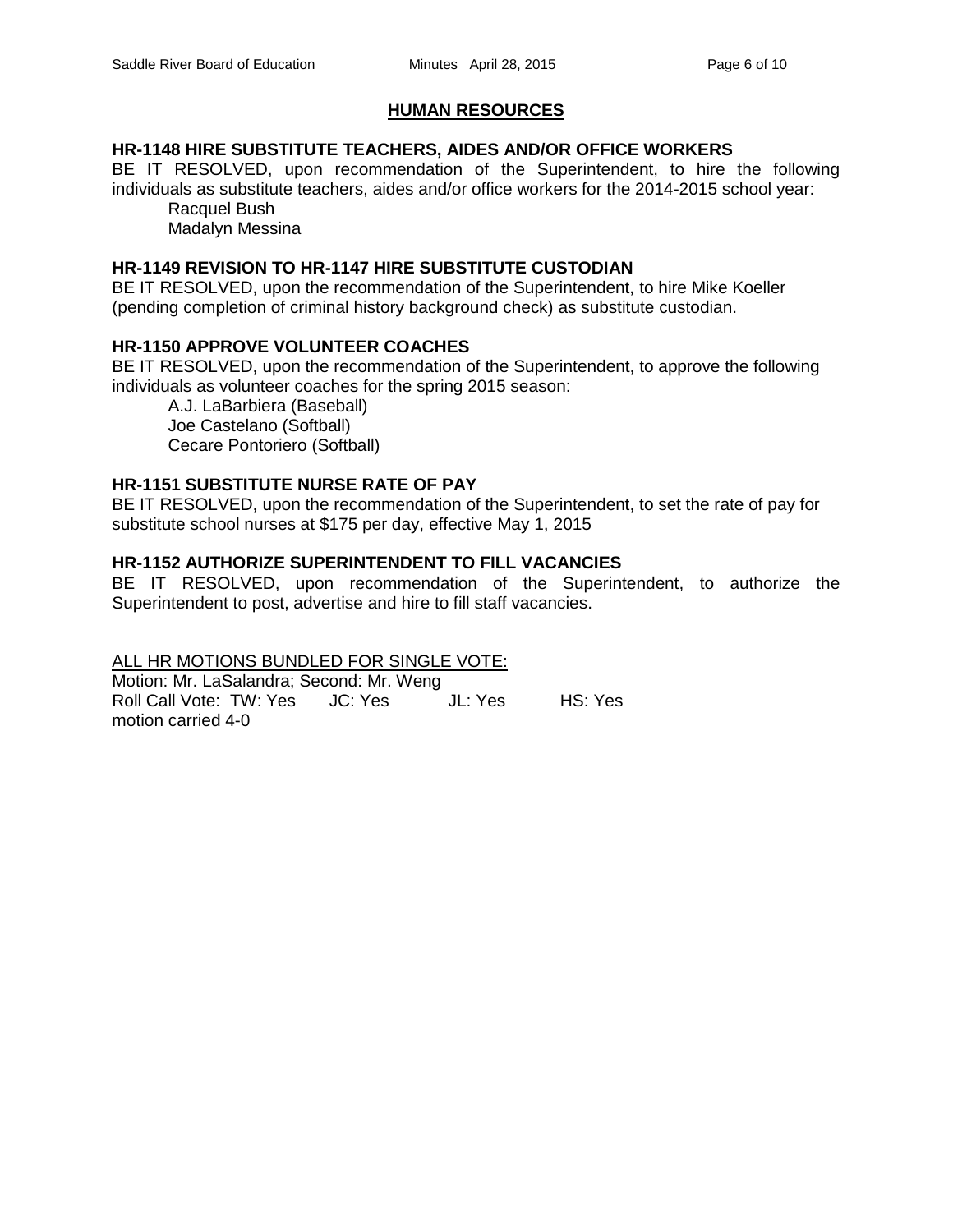## **EDUCATION**

#### **E-782 APPROVE FIELD EXPERIENCE STUDENTS**

BE IT RESOLVED to approve the following Fairleigh Dickinson University students for Field Experience at Wandell School during the 2014/15 school year:

Ashley Villalta – 5 days Jenna Levine – 9 days

## **E-783 PHYSICAL THERAPIST – ADDITIONAL FUNDING**

BE IT RESOLVED to approve additional funding in the amount of \$4,518.00 for physical therapist Marilyn Jones to complete the 2014/15 school year.

#### **E-784 MIDDLE SCHOOL LEVEL BASEBALL AND SOFTBALL**

BE IT RESOLVED that, pursuant to Board Policy 6145.1/6145.2, the Saddle River Board of Education approves the middle school level interscholastic baseball and softball programs with games as per the attached schedule as well as membership in the Bergen Youth Baseball/Softball League.

#### ALL EDUCATION MOTIONS BUNDLED FOR SINGLE VOTE:

Motion: Mr. Senger; Second: Mr. LaSalandra

Vote: 4-0, motion carried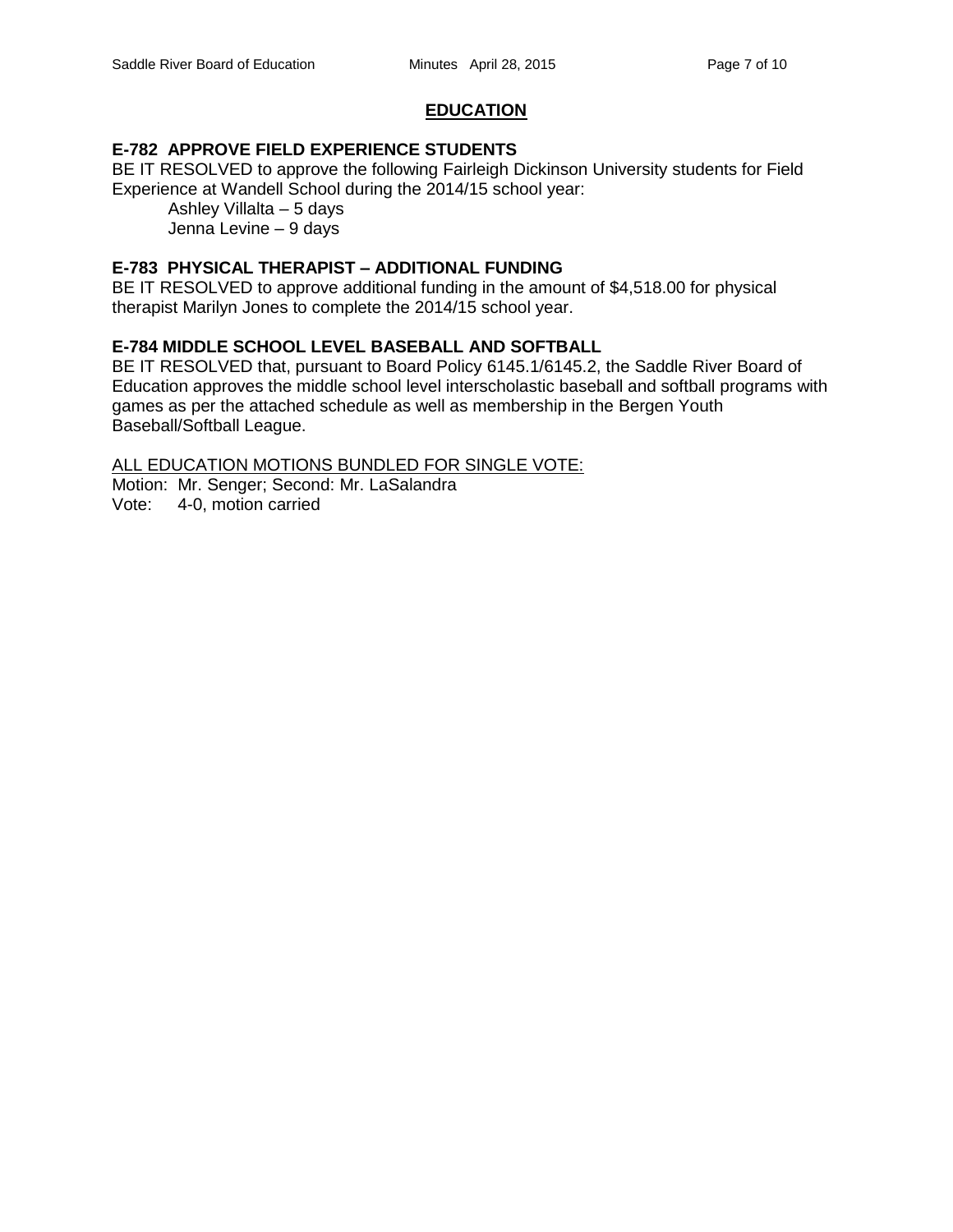#### **FINANCE**

#### **F-2216 ADOPTION OF 2015-2016 DISTRICT BUDGET**

WHEREAS the 2015-2016 tentative budget was adopted at a Public Meeting of the Board of Education on March 17, 2015 and advertised in accordance with statute requiring a public hearing which has been held on April 28, 2015, and

WHEREAS the Public Hearing has been held and all persons desiring to be heard were heard,

BE IT RESOLVED that the Saddle River Board of Education, County of Bergen, approves the final 2015-2016 school year budget as follows:

| Total General Fund                |             | \$8,644,749 |
|-----------------------------------|-------------|-------------|
| Special Revenue                   |             | \$203,700   |
| Debt Service                      |             | \$91.969    |
| Total Expenditures/Appropriations | \$8,940,418 |             |

and

BE IT FURTHER RESOLVED that the General Fund tax levy \$7,833,281. is approved to support Current General Expense and \$91,969 to support Debt Service, for the 2015-2016 school year budget;

and

BE IT FURTHER RESOLVED that the full spread of the adopted budget is available in the Board of Education Office.

*Roll Call Vote for F-2216 Only:*

Motion: Mr. Senger; Second Mr. LaSalandra Roll Call Vote: HS: Yes JL: Yes JC: Yes TW: Yes Motion carried 4-0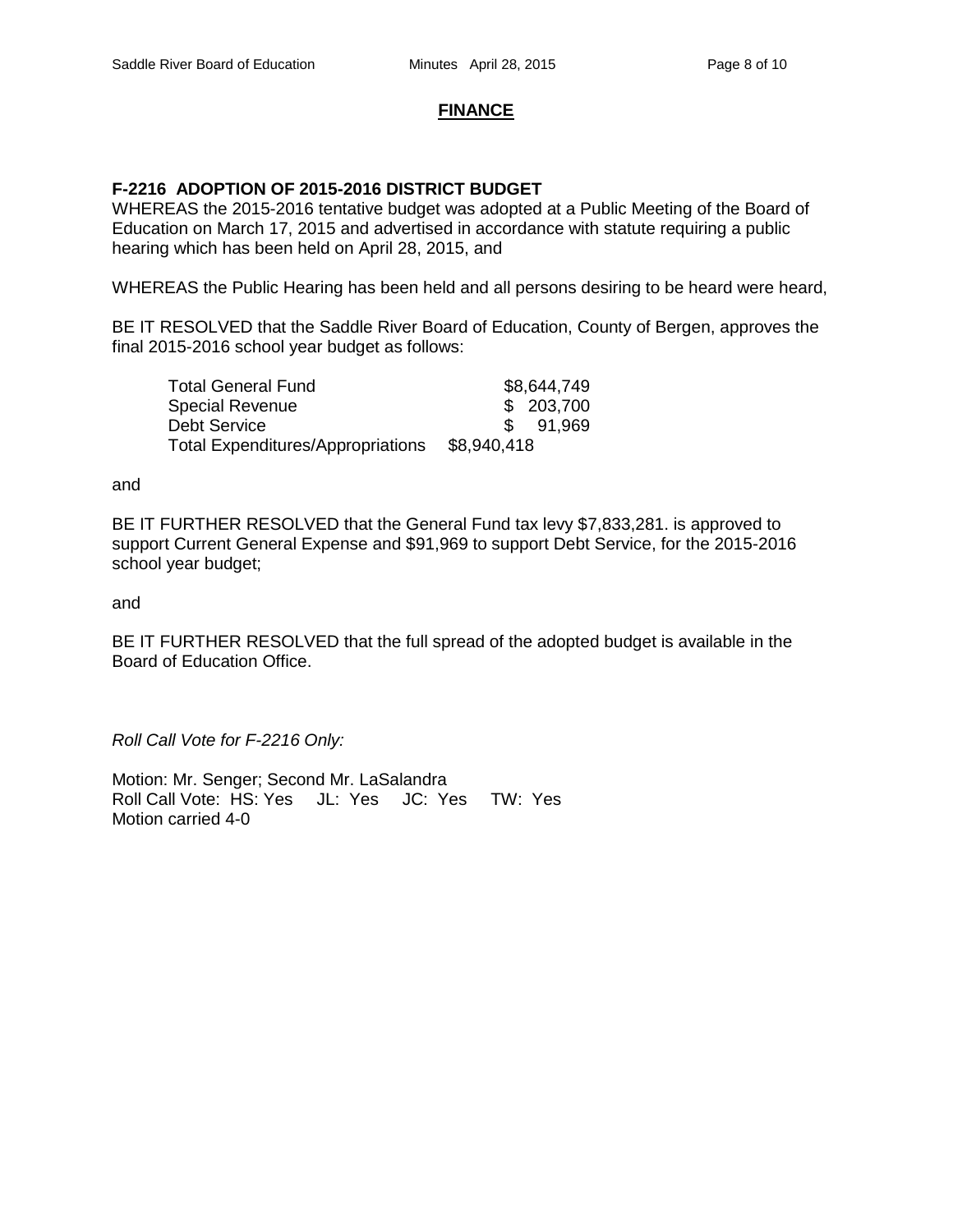## **F-2217 PAYMENT OF BILLS – APRIL 2015**

BE IT RESOLVED that the payment of bills as per the attached April Bills and Claims be approved.

## **F-2218 SICK DAY/COMPENSATED ABSENCE PAYOUT – FRED PALUMBO**

BE IT RESOLVED to approve the unused sick day/compensated absence payout of \$15,000 to Fred Palumbo as per the terms of his negotiated contract.

#### **F-2219 APPROPRIATION TRANSFERS – MARCH 2015**

BE IT RESOLVED that the attached appropriation transfers for the month of March 2015 be approved.

## **F-2220 LINE ITEM CERTIFICATION**

BE IT RESOLVED that in compliance with NJAC 6:20-2A-10(e) that the Board of Education certifies that no major account or fund has been over-expended and that as of this report, sufficient funds are available to meet the District's financial obligations for the remainder of the fiscal year.

#### **F-2221 BOARD SECRETARY REPORT – MARCH 2015**

BE IT RESOLVED that the attached Board Secretary Report for the month of March 2015 be approved.

## **F-2222 TREASURER REPORT – MARCH 2015**

BE IT RESOLVED that the attached Report of the Treasurer for the month of March 2015 be approved.

## **F-2223 AGREEMENT – TREASURER'S AND BOARD SECRETARY'S REPORTS**

BE IT RESOLVED that the Saddle River Board of Education states that the Report of the Treasurer of School Moneys and the Report of the Secretary of the Board of Education for the month of March 2015 are in agreement and on file in the Board Secretary's Office.

## **F-2224 ACCEPT DONATION – PATRICIA NAZZARO - BUDDY BENCH**

BE IT RESOLVED that the Saddle River Board of Education accepts with gratitude a donation from Patricia Nazzaro in the amount of \$269.09 toward the purchase of a Buddy Bench.

# **F-2225 ACCEPT DONATION – HOME AND SCHOOL ASSOCIATION**

BE IT RESOLVED that the Saddle River Board of Education accepts with gratitude a donation from the Home & School Association for the following items:

| Door Entrance Mats \$2,566.96 |            |
|-------------------------------|------------|
| <b>Snow Blower</b>            | \$1,799.00 |
| Shed                          | \$1,399.99 |

## **F-2226 ACCEPT DONATION – SHAMANSKY FAMILY – OUTDOOR SITTING BENCH**

BE IT RESOLVED that the Saddle River Board of Education accepts with gratitude a donation from The Shamansky Family of an outdoor sitting bench with an estimated value of \$800.00.

## **F-2227 ACCEPT DONATION – FOUNDATION - \$100,000**

BE IT RESOLVED that the Saddle River Board of Education accepts with gratitude a donation from the Wandell School Education Foundation in the amount of \$100,000 toward technology costs as unanimously approved at their meeting on April 21, 2015.

## **F-2228 SCHOOL NURSING STAFFING AGREEMENT**

BE IT RESOLVED to approve a School Nursing Staffing Agreement with Liberty Healthcare Services to provide nursing services on an as-needed basis, at the contract indicated rate.